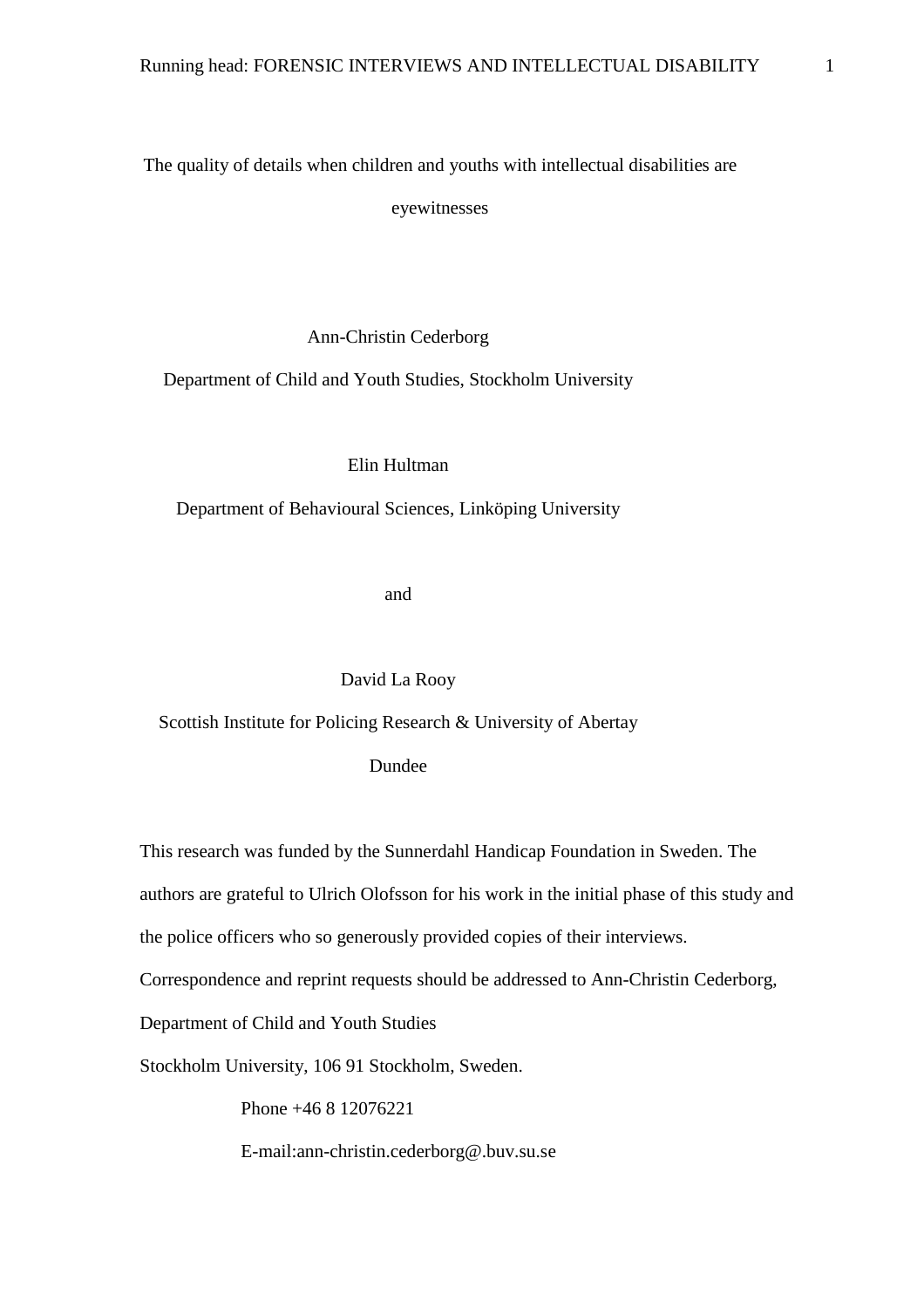## **Abstract**

The focus of the present study was to learn more about how children and youths with intellectual disabilities are able to describe their experiences of abuse in real forensic interviews. We explored the quality of details when 33 children and youths with intellectual disabilities were interviewed about their abuse experiences. Their chronological ages were between 5.3 and 22 years ( $M = 12.9$  years) when the last incident of abuse occurred. Unfortunately, few invitations and a large number of directive and option-posing questions were asked. Moreover, the children tended to agreed with option-posing and suggestive statements. Despite very few invitations being asked they elicited significantly longer responses compared to the other question types.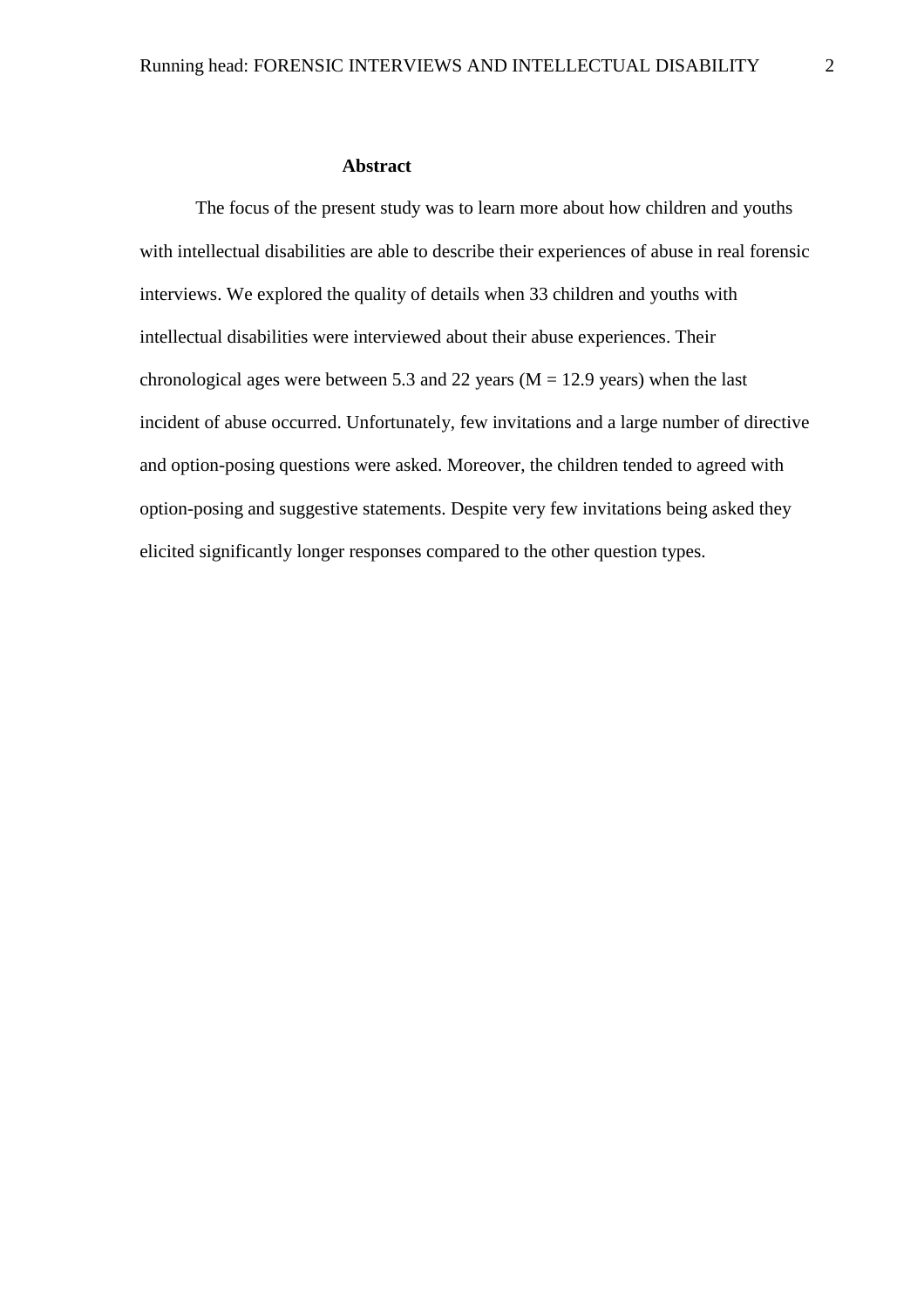# **The quality of details when children and youths with intellectual disabilities are eyewitnesses**

 Compared to typically developing children, the children and youths with disabilities are more likely to be abused (Crosse Kaye & Ratnofsky, 1993; Sullivan & Knutson, 1998; 2000; Westcott & Jones, 1999). Children and youths with intellectual disabilities (IDs) who are alleged victims of abuse, also report more severe forms of sexual abuse than typically developing children (Hershkowitz, Lamb & Horowitz, 2007). Despite a paucity of research showing their abilities as eyewitnesses they are nonetheless viewed as less reliable informants (Henry & Gudjonsson, 2007). Courts seem to be reluctant to accept these children's testimonies because of their age and their intellectual disability (Henry & Gudjonsson, 2003). In addition, they are not interviewed properly which can imply that they are not given the opportunity to report their experiences as accurately and coherently as possible (Cederborg & Lamb, 2008a).

 Courts seldom ask for expert guidance when assessing their credibility, and as a result courts can make decisions about credibility largely in ignorance of these children's capabilities, behaviour and limitations. Regardless of interviewer behaviour and insufficient knowledge about their capabilities, courts argue that credible accounts from children and youths with IDs should have the same characteristics as those from alleged victims without intellectual disabilities (Cederborg & Lamb, 2006). When these children are not understood correctly there is a risk that they are excluded from a proper legal trial (Cederborg & Gumpert, 2009).

Knowledge from research can develop professionals' understanding of capacities and difficulties of children and youths with IDs. So far, we do not know enough about the quality of details given by them in real forensic interviews, however, and this was the focus of the present study.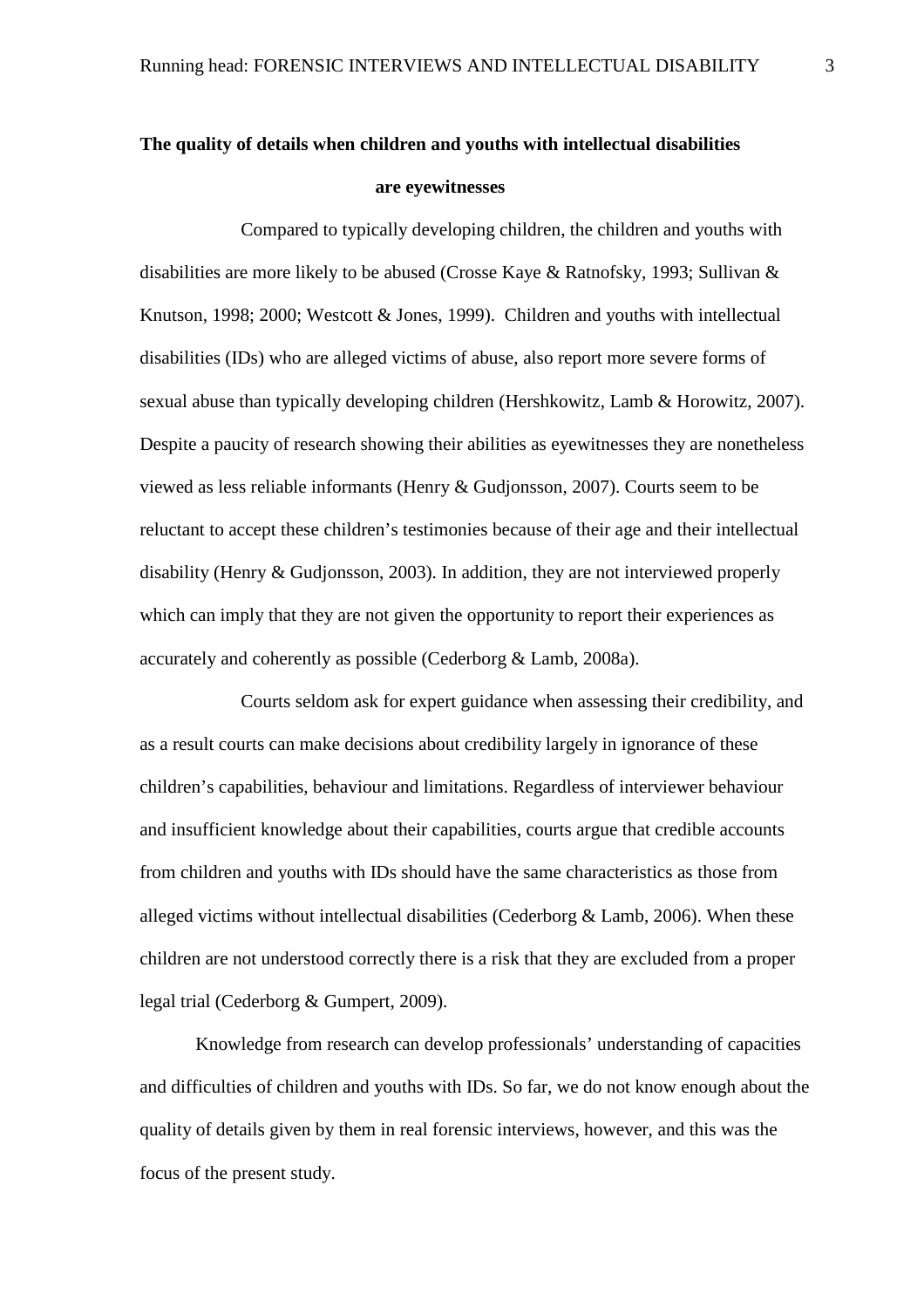Research from laboratory studies has shown that children with mild IDs are less able to develop their reports compared to typically developing (TD) children of the same chronological age but that they do not differ when reporting accurate information from free recall or misleading questions. In addition, children with mild IDs do not differ in relation to suggestibility compared to TD children of the same chronological age. However, children with moderate IDs provide less information than both TD children and children with mild IDs. They are also more suggestible although their responses to free recall questions tend to be accurate (Henry & Gudjonsson, 2003). This means that the severity of disability influences how children and youths with IDs perform, but overall, the accuracy of their accounts has been described as comparable to that of mental agematched TD peers (Fowler, 1998; Henry & Gudjonsson, 1999; Iarocci & Burack, 1998; Michel, Gordon, Ornstein, & Simpson, 2000; Zigler, 1969). However, children and youths with IDs may change their responses when option-posing and suggestive questions are repeated in real forensic interviews (Cederborg et al., 2009).

In sum, children and youths with IDs (including those with autism spectrum disorder (ASDs) may have problems remembering the events in question, they may acquiesce to suggestions and have difficulties communicating their experiences thus making them unable to provide coherent and detailed reports of their experiences (Cederborg & Lamb, 2006). When interviewing alleged witnesses who have a variety of IDs, police officers should therefore give priority to strategies that will help possible victims provide the most accurate and complete information possible (Cederborg, Gumpert & Abbad Larsson, 2009; Home Office 2002; Jones, 2003). Interviewers should use open question types whenever possible because they maximize accurate recall from both typical and intellectually disabled witnesses. Hence, interviewers should start with open questions and then proceed to more specific questions as needed (Gordon &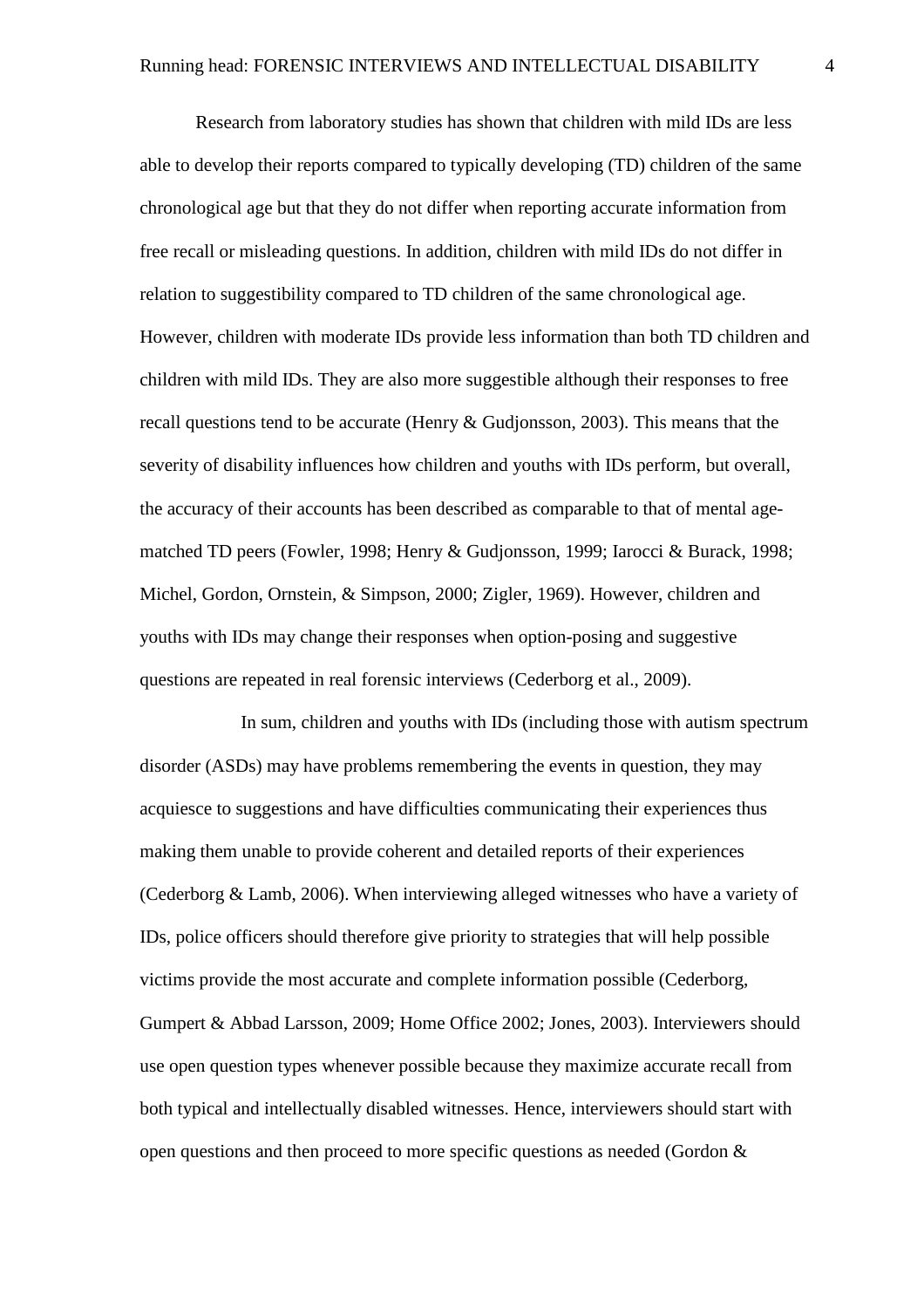Schroeder, 1995; Poole & Lamb, 1998), bearing in mind that responses from people with IDs may become less accurate when they are asked focused questions (Henry & Gudjonsson, 2003; Kebell et al., 2004).

 So far, we do not know enough about how children and youths with memory and communicative difficulties are able to describe their experiences of abuse in real forensic interviews. Consequently, this was the focus of the present study. We explored the quality of central and peripheral details in interviews with 32 children and youths with IDs about their abuse experiences in relation to the quality of question asked. We first made a quantitative analysis to identify all the interviewers' question types, invitations, directives, option-posing and suggestive utterances. Second, all the children's elicited details were coded into subcategories of central and peripheral information, and third, we analysed how they responded to possible influencing prompts, that is optionposing and suggestive questions.

## **Method**

We examined the first formal investigative interviews with 32 children and youths with IDs. When analysing the child and youth's elicited details in relation to type of questions, the focus was on two groups of question types. The first group was open questions, i.e., invitations that encourage free recall responses and directive questions refocusing the child's attention on details or aspects of the alleged incident that the child already mentioned. The second group comprised focused questions, i.e., option-posing questions that focus attention on details or aspects of the alleged incident that the child has not previously mentioned, as well as suggestive questions in which the interviewer strongly communicates what response is expected.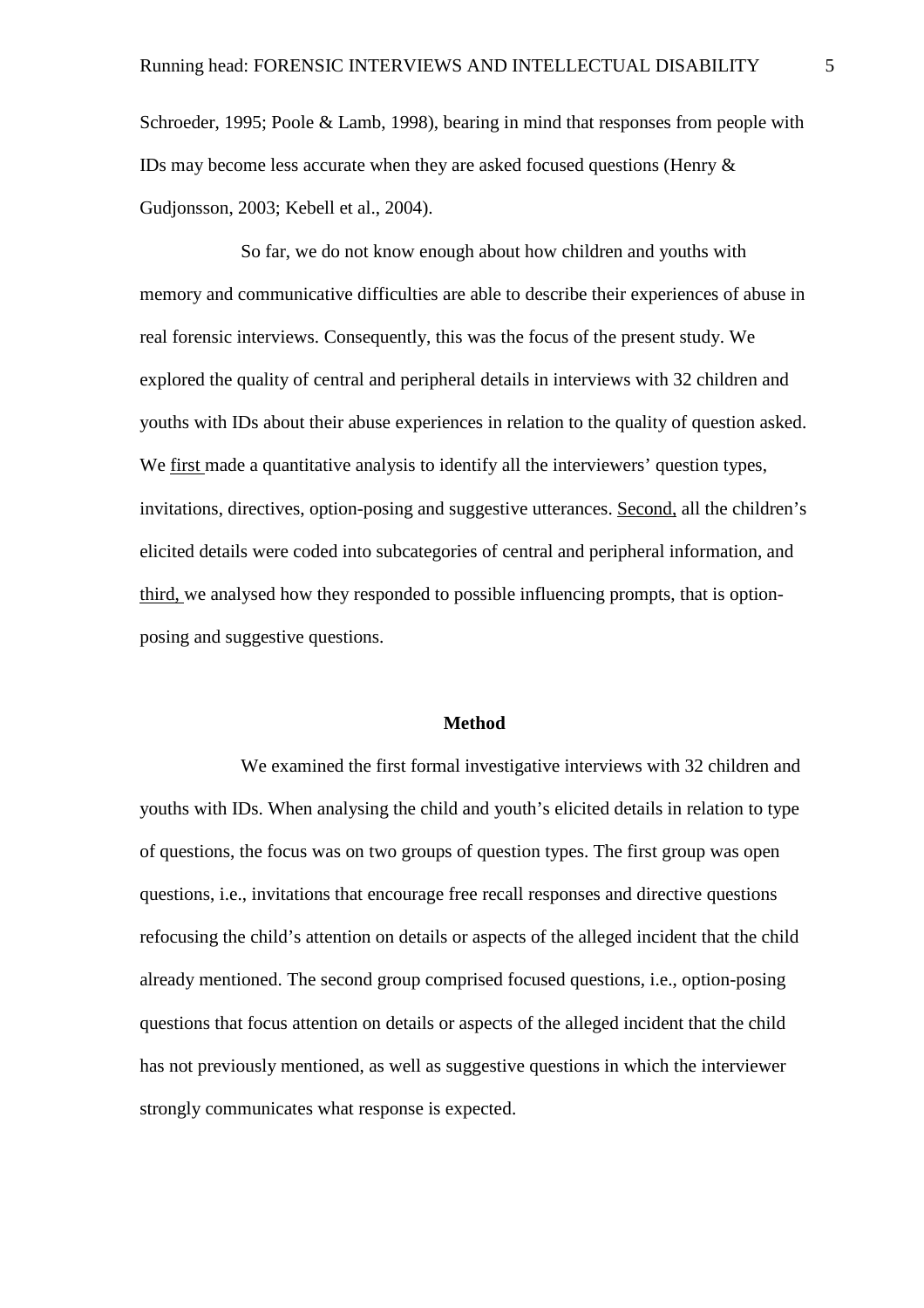In order to gain insight into each witness's possible reporting capabilities, circumstances and experiences, we first conducted an inductive review of all the documents (the transcribed interviews, documents from the police investigations and the court files) in each case. Information about the different participants' test results and capacities was seldom obtained formally during the investigation and the courts were often given this information third-hand (Cederborg & Lamb, 2006). As a result, the sample involved children and youths with a diverse array of disabilities.

## **Data**

From the limited information available, it was found that

1. 22 of the 33 cases involved children and youths who were developmentally delayed; 9 were assessed with mild IDs (1 youth was involved in two different cases) and 13 with unspecified degrees of ID.

2. Four others were reported to have Autism spectrum disorder (1 with Asperger syndrome).

3. Seven had been diagnosed with ID (2 mild and 5 unspecified) combined with ASDs (1 Asperger syndrome).

The interviews involved 24 females and 9 males whose chronological ages were between 5.3 and 22 years ( $M = 12.9$  years) when the last incident of abuse was believed to have occurred, and they were between 5.4 and 23.7 years of age when subsequently interviewed  $(M = 13.2$  years).

 Thirty one of the participants were thought to be exposed to abuse for the first time when their chronological age was less than 18 years. One case involved, however, a girl older than 18 years of age when first being abused. She was described as having severe developmental delays. Because of the participants' IDs and presumed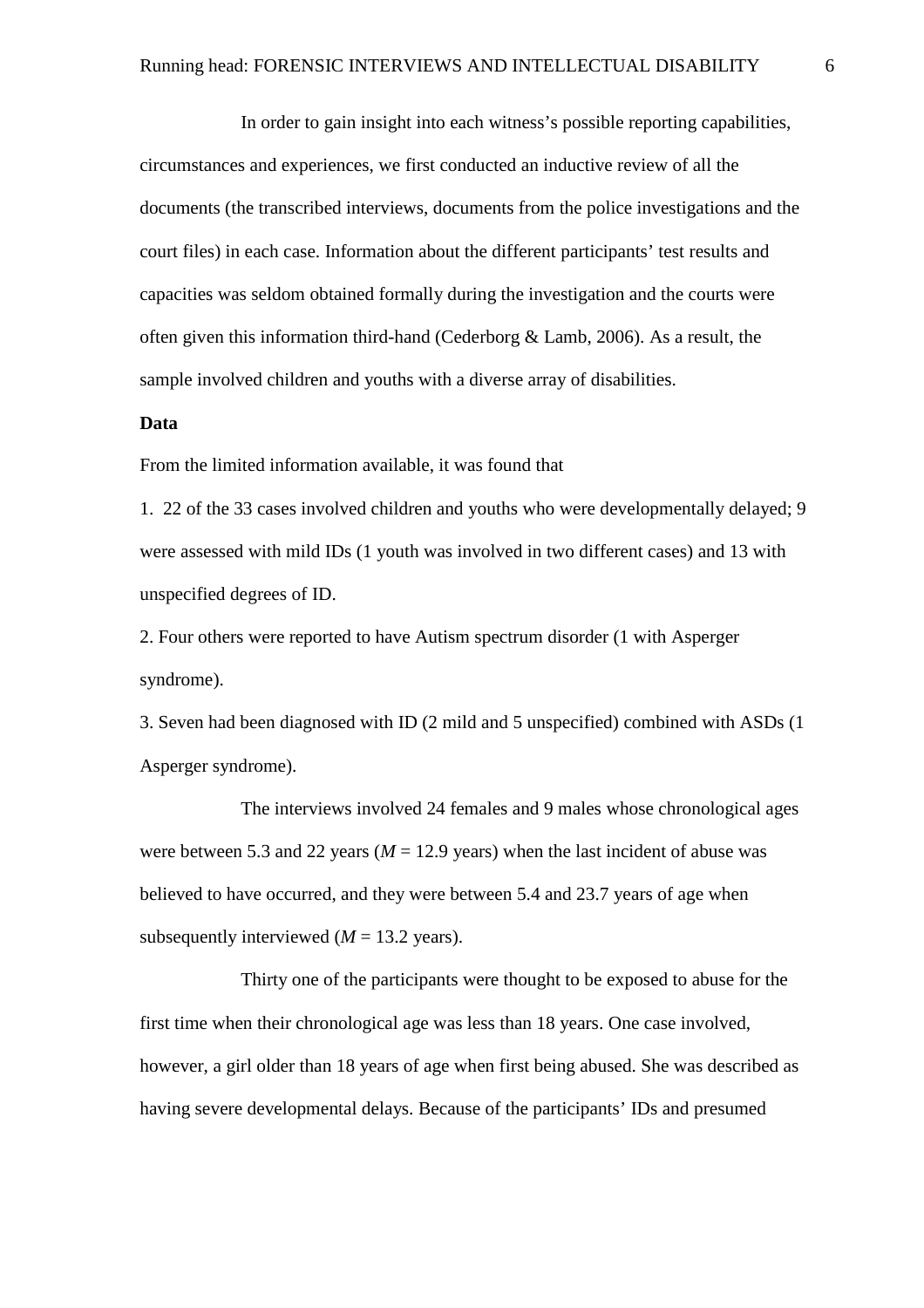memory limitations they have been referred to as children and youths throughout this paper.

 Most of the children and youths were suspected victims of sexual abuse. Most of the suspected perpetrators were well known or familiar to the children and youths (see Table 1).

#### Insert Table 1 here

# **Ethical considerations**

All case material was given to the first author by the prosecutors and police officers in accordance with the provisions of the Official Secrets Act in Sweden. Personal details and references to places that might permit identification were removed to ensure that none of the victims could be recognized. When the study was conducted, Swedish researchers were not required to have their studies reviewed by human subjects' protection committees, but the present study was reviewed and approved by the official at Linköping University, Sweden, responsible for monitoring research being conducted by University staff. This official ensured that the study was designed and implemented in accordance with the Helsinki declaration (1975) regarding research on human beings.

## **Quantitative analysis**

## **Step 1**

After checking the transcribed interviews from video recordings to ensure their completeness and accuracy, the first author reviewed the transcripts and identified each interviewer utterance that was an invitation, directive, option-posing, or suggestive, using the categories developed by Lamb, et al (1996; 2007).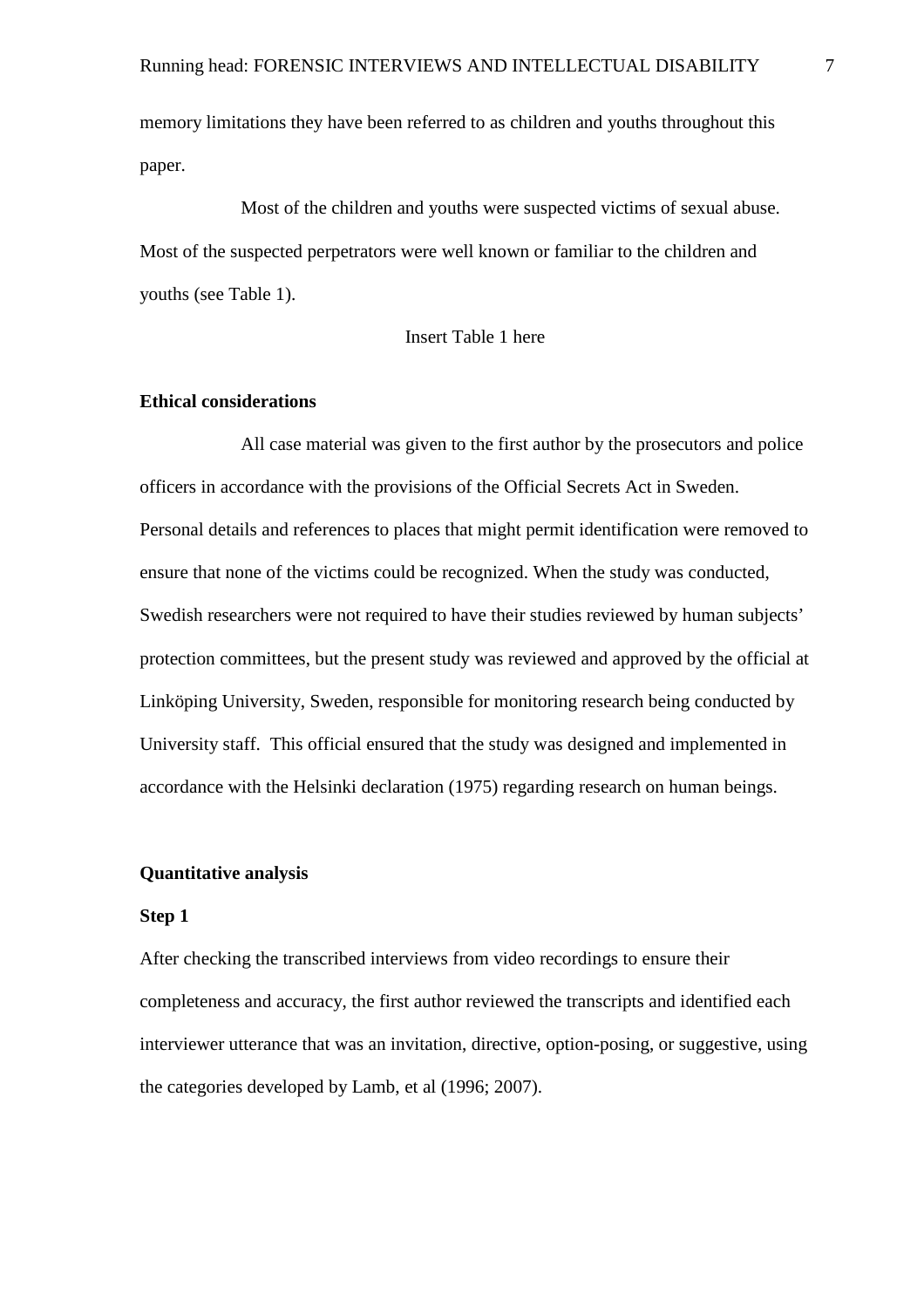## *Open questions*

*Invitations:* Utterances, including questions, statements, or imperatives, prompting free recall responses from the child.

*Directive utterances*: These refocus the child's attention on details or aspects of the alleged incident that the child has already mentioned, providing a category for requesting additional information.

#### *Focused questions*

*Option-posing:* These were utterances were those that focused the witness's attention on details or aspects of the alleged incident that the witness had not previously mentioned, asking the witness to affirm, negate, or select an investigator-given option using recognition memory processes.

*Suggestive:* These were utterances were used in such a way that the interviewer strongly communicated what response was expected or assumed details that had not been revealed by the witness.

# **Step 2**

All the details elicited from the children were then coded using a developed version of Lamb et al., (1996). The central details were categorized in three different subgroups and peripheral information in two different subgroups.

*Central details***:** Description of the crime, identification of the suspect, time and place, the suspects' actions and temptations, the victims' actions and perceptions during the abuse were coded into separate categories.

*Peripheral details:* Descriptions of the crime not involving the abuse event and description of victims' "state" during the abuse as well as emotions and thoughts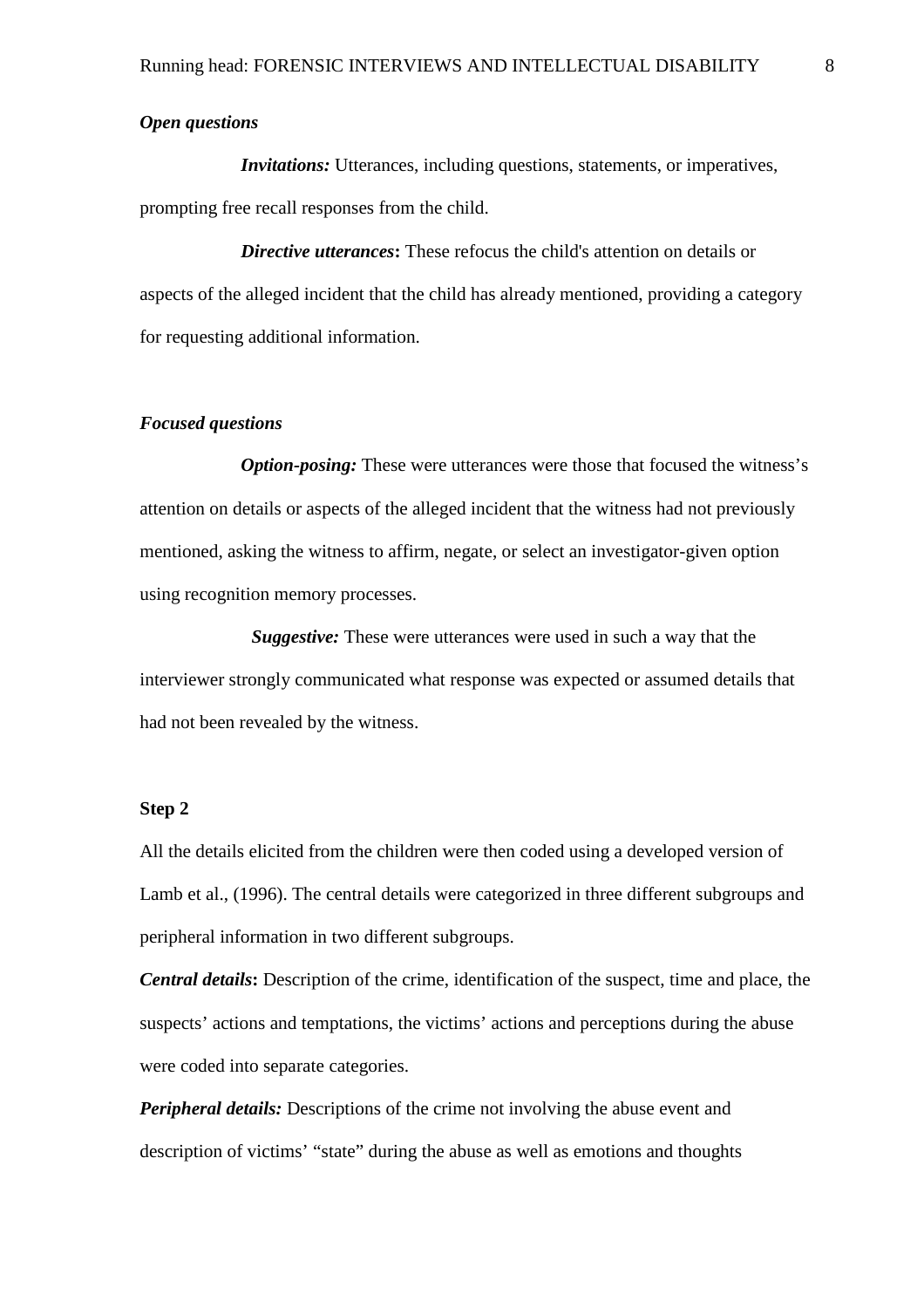attributed to the suspects or possible other witnesses were also coded.

Repeated details were coded only once.

# **Step 3**

All substantial event information elicited using option-posing and suggestive prompts were categorized using two different combined response categories:

*Agreement:* The child or youth accepted an option proposed or detail suggested by the investigator and may have elaborated upon it.

*Disagreement:* The child or youth did not accept an option proposed or detail suggested by the investigator and may have proposed an alternative option.

# **Reliability**

All 33 transcripts, in the second and third step of analysis, were coded by the second author. Twenty percent of the transcripts were randomly selected and independently coded by the first author. Inter-rater reliability was 95%. Disagreements were resolved through discussion.

#### **Results**

#### **The types of questions used in the interviews**

 The 33 interviews of children and youths in this study contained a total of 4027 questions pertaining to alleged abuse with a mean of 122 questions per interview. There were equal numbers of open questions 50% (5% invitations and 45% directives) asked as there were focused questions 50% (43% option-posing and 7 % suggestive.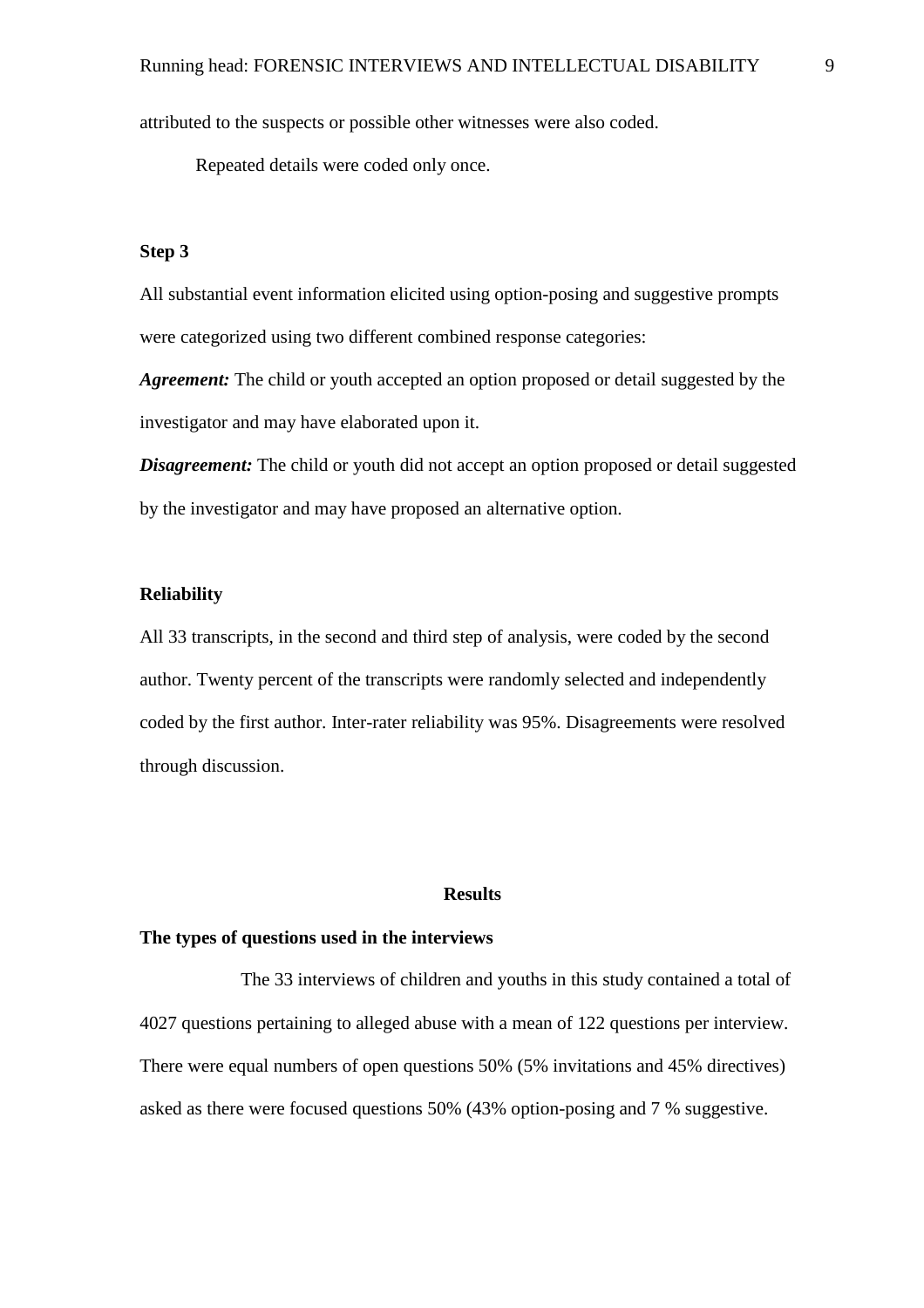# **The numbers of central and peripheral details elicited**

 Table 2 shows the mean numbers of details that were elicited and were analysed using a repeated measure ANOVA and post-hoc t-tests. Similar numbers of central details ( $M = 73.21$ ,  $SD = 44.98$ ) were elicited as peripheral details ( $M = 58.96$ , *SD*  $=$  40.61),  $F(1,96) = 3.00$ ,  $p = .09$ ,  $\eta^2 = .08$ . Most of the central details reported were descriptions of the crime including the time and place as well information about the identity of the suspect ( $M = 63.78$ ,  $SD = 40.18$ ) compared with details about the suspects actions ( $M = 4.27$ ,  $SD = 5.36$ ) and the victims actions ( $M = 5.15$ ,  $SD = 5.35$ ), ts (32) > 8.63, *ps* < .001, which did not differ. The peripheral details disclosed were predominantly about the context of the abuse events  $(M = 48.00, SD = 34.78)$  compared with emotional details  $(M = 10.96, SD = 8.75)$ ,  $t(32) = 6.99, p > .001$ .

 There was also a significant difference in the numbers of details elicited for the different question types,  $F(3,96)=41.38$ ,  $p < .001$ ,  $\eta^2 = .56$ . A similar number of details were elicited by directives ( $M = 58.21$ ,  $SD = 41.21$ ) compared to option-posing questions  $(M = 54.09, SD = 26.71)$ . More details were elicited by the directives and option-posing questions compared to invitations ( $M = 12.45$ ,  $SD = 23.31$ ), ts(32) > 6.69, p < .001, and suggestive questions ( $M = 7.42$ ,  $SD = 6.57$ ),  $ts(32) > 7.18$ ,  $\lt p.001$ . As can be seen in Table 2, 42% of the details elicited by directives and option-posing questions were central details about the crime (21% each).

## Insert Table 2 about here

# **The effectiveness of each of the questions types**

 Although there were few invitations used in the interviews their efficacy can be seen by examining the numbers of details they elicited each time they were used in the interviews. On average invitations lead to longer responses compared to the other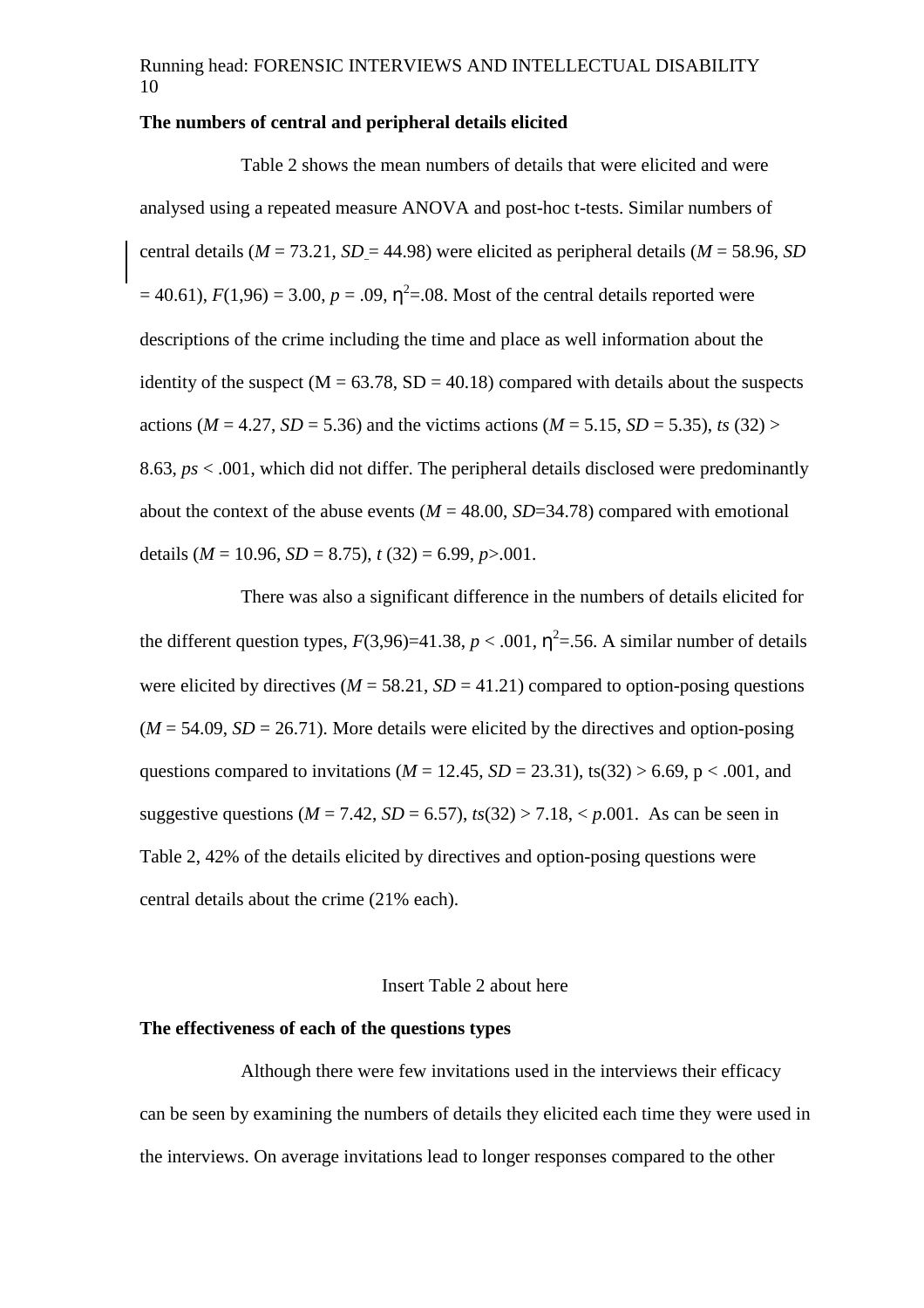question types. An ANOVA revealed a significant effect of question type,  $F(1, 32) =$ 3.38,  $p < 0.05$  and no other effects ( $p > 0.6$ ). Pair-wise post-hoc tests showed that the difference between invitations and other question types was significant  $(p < .075)$ whereas the other question types produced similar amounts of details per question  $(p >$ .22). Table 3 shows the numbers of details that were elicited as a function of the type of questions asked. This means that the children and youths with ID were able to disclose more details on average when invitations were asked compared to the other questions.

#### Insert Table 3 about here

## **Answers to option-posing and suggestive questions**

Because of the problems associated with asking focused questions we examined how the children and youths with ID answered option-posing and suggestive questions (Table 4). There were more agreements than disagreements to option posing questions t(32) = 4.52,  $p < .001$ , whether they regarded central, t(32) = 3.46,  $p < .002$ , or peripheral information,  $t(32)=3.57$ ,  $p<.001$ . Agreeing to suggestive questions predominated,  $t(32) = 3.67$ ,  $p < .001$ , whether they regarded central,  $t(32) = 2.79$ ,  $p <$ .009, or peripheral information,  $t(32) = 2.80$ ,  $p < .009$ .

Insert Table 3 about here

## **Discussion**

So far, laboratory studies have shown that children and youths with ID, including those with intellectual and communicative disabilities, can provide important and accurate information about their experiences if interviewed appropriately (Lamb et al.,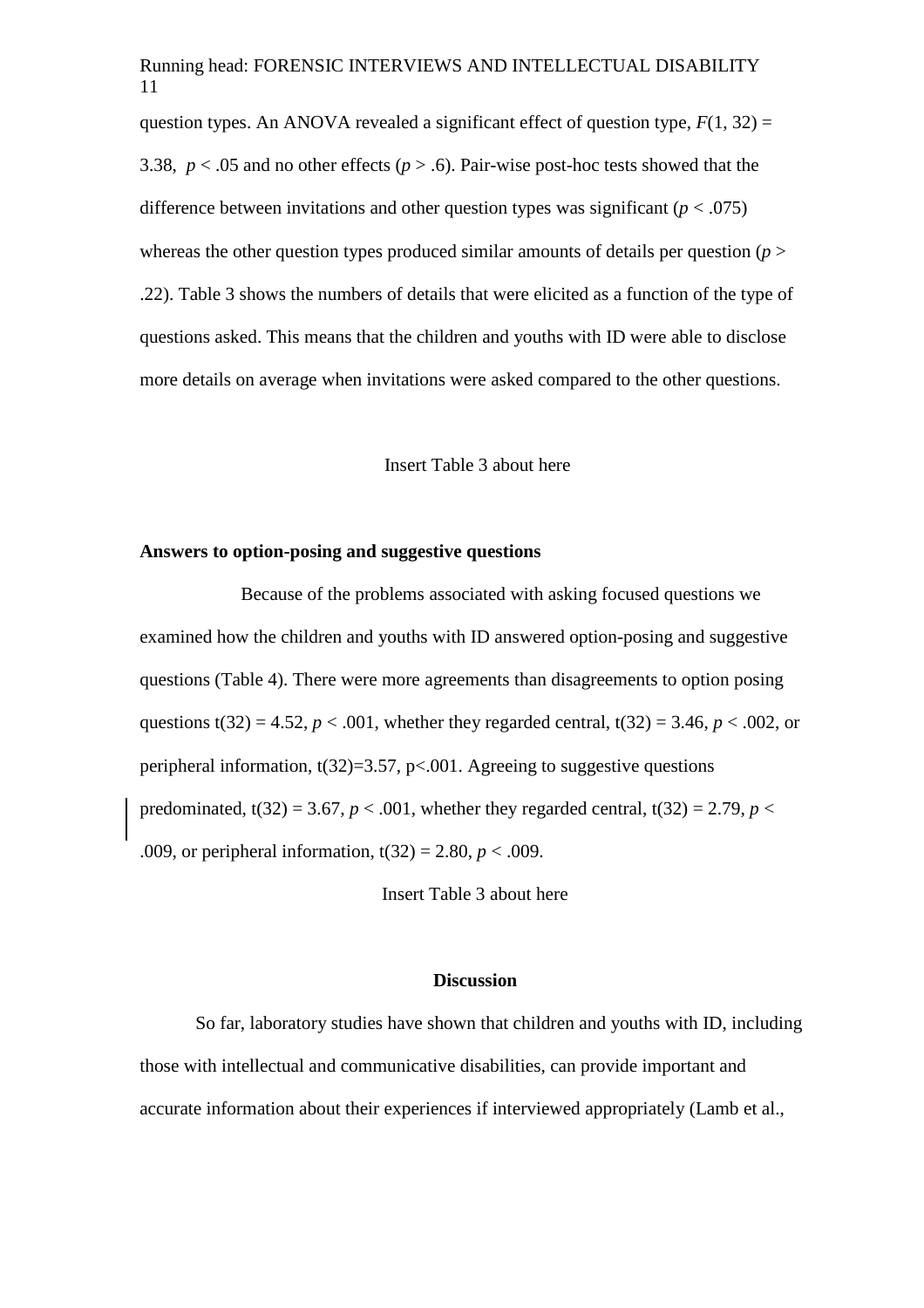2008). Knowledge about how these children and youths are able to report their experiences in real forensic interviews is, however, limited.

In this study we therefore wanted to contribute with further knowledge about the quality of details elicited from children and youths with IDs in real life interviews. We expected that the informants could be asked many contaminating questions and that invitations encouraging free recall information were few (Cederborg & Lamb, 2008a; Cederborg et al., 2009). Consequently, the quality of their information had to be understood in relation to the quality of question asked.

As expected, we found that few invitations were asked but that these free recall questions elicited a larger amount of central and peripheral information on average than any other question type. This is consistent with findings in studies of typically developing children (Lamb, Sternberg, Orbach, Esplin, Stewart & Mitchell, 2003; Orbach et al 2000; Sternberg et al, 2001), although children and youths with IDs report less information to open questions compared to chronological age matched peers (Henry & Gudjonsson, 2003).

From the perspective of possible influences on details elicited, it is worrying that option-posing and suggestive questions elicited almost half of the details given. The police officers' extensive use of option-posing questions may have hindered these witnesses to report their abuse experiences in detail. It is not just the fact that important details elicited from the answers to these questions may be limited because of the interviewers' question style, the informants also agreed to the interviewers' given options and suggestions most of the time. From the data available for this study it is not possible to determine why they gave affirmative answers to options and suggestions. It could be that the police officers hinted at the right details but it could also be that they did not trust their own memory and agreed because they did not want to collide with the authorities'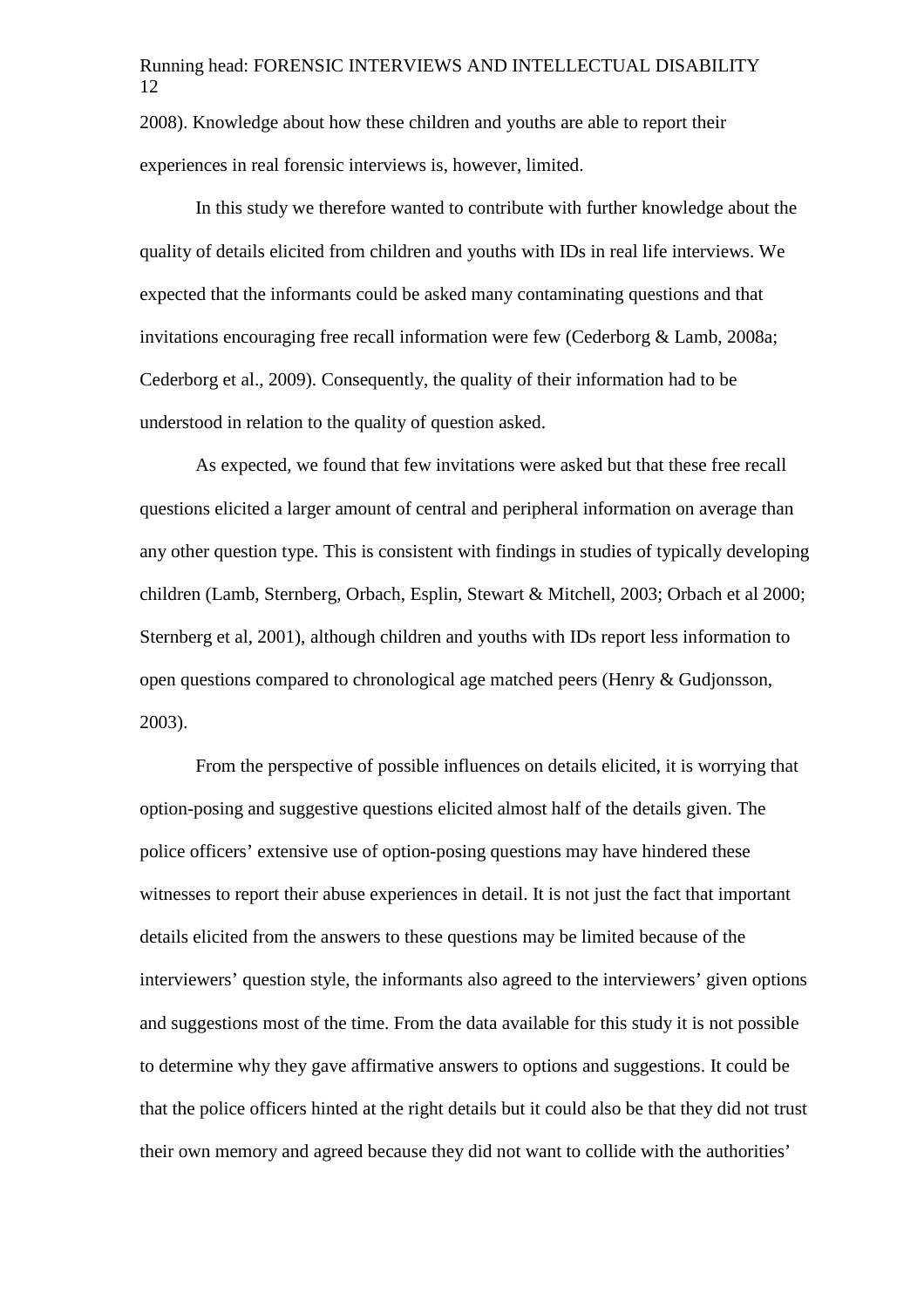opinions. Whatever the reason for agreeing to options and suggestions, the content of the elicited details may be called in question because of how they were elicited.

It was encouraging that directive questions elicited a similar number of details compared to option-posing prompts. These types of questions were also frequently used by the police officers. Directive prompts encourage the respondents to reveal more specific details about events they have previously mentioned. These prompts can also help elicit a great deal of information that is more accurate than information elicited using option-posing and suggestive prompts (Lamb et al. 1996b). However, such questions offer the interviewees fewer opportunities to provide information (Henry & Gudjonsson 2003), and they can elicit inaccurate information when they are too specific (Dent, 1986; Perlman et al., 1994; Kebbell & Hatton 1999; Henry & Gudjonsson 2003; Kebbell et al. 2004). Compared to invitations, directive questions may have limited these eyewitnesses' opportunities to report important information, but the details elicited from these open prompts may be more accurate than those elicited from focused prompts (option-posing and suggestive).

Children and youths with ID may have varying abilities to remember and communicate their experiences. They may have poorer memory and be at higher risk for suggestibility compared to their TD peers (Gudjonsson & Henry, 2003). Even children and youths with impaired communicative ability, poor memory capacity, and impaired ability to cope with uncertainty or understand the purpose of the interview, they are nonetheless able to answer open questions and provide new details about their experiences, especially when directive questions are asked (Cederborg & Lamb, 2008a). The present study has strengthened this understanding in terms of their abilities and capacities to give high quality central and peripheral information in response to both invitations and directive questions. Irrespective of the fact that the children and youths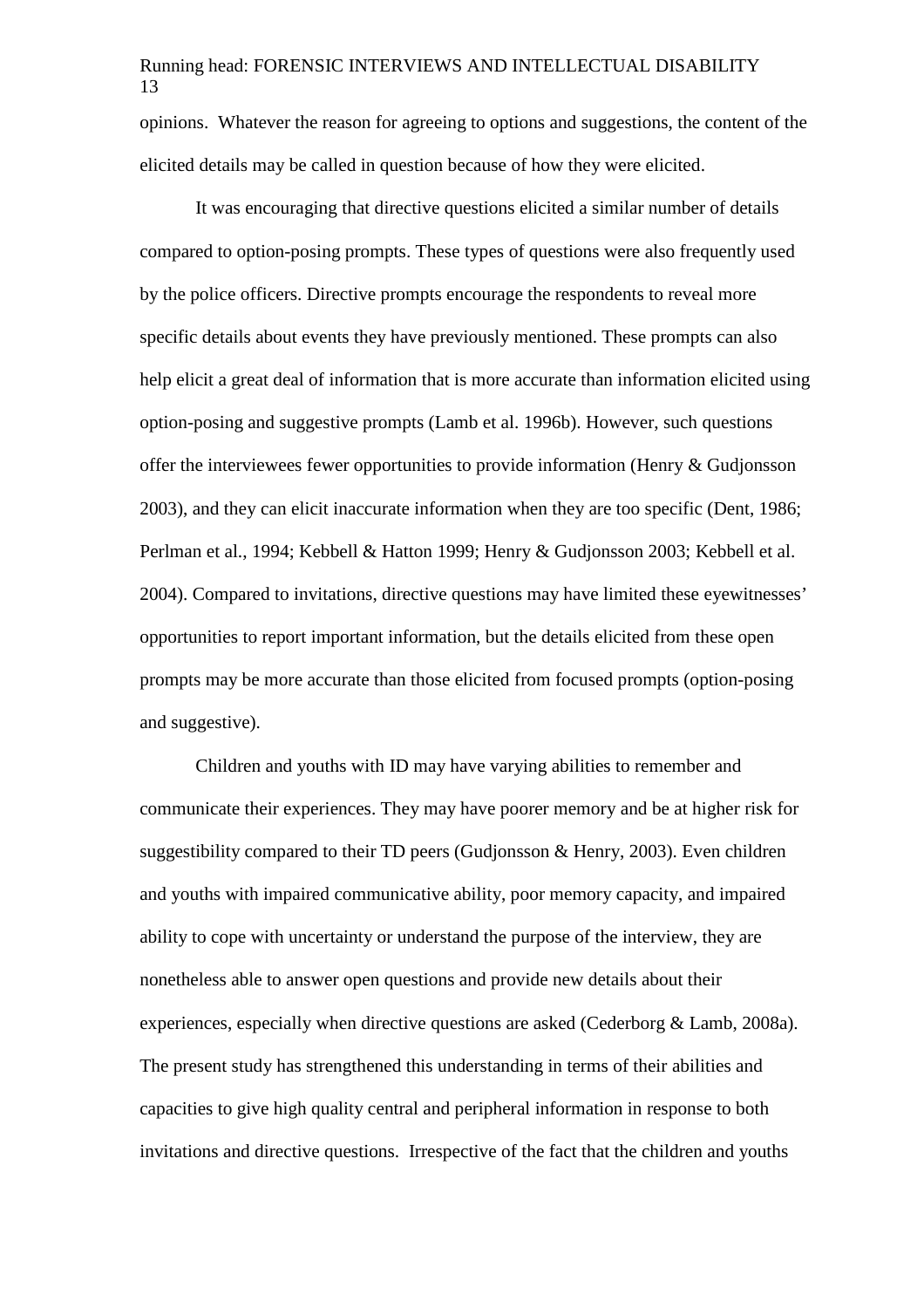may have had individual differences in reporting capacity as well as varied motivation to report their experiences, these findings mean that police officers should start with invitations before using any other question type. They need to find out if the children and youths with IDs are able to report details without the influence of the police. Uninfluenced central details about the actual abuse event as well as peripheral details surrounding the abuse are of importance when courts are to assess these children and youths' experiences. As long as police officers continue to rely on option posing prompts, there is a risk that the courts, without distinction, confirm their preconceptions of these victims as being incompetent in providing detailed reports. Disproportional use of option-posing and suggestive prompts may also affect the perceived credibility of interviewed children and youths (Cederborg & Lamb, 2006; Tubb et al., 1999).

Above all, this study shows that police officers working with real forensic interviews should develop their understanding of how to interview these children and youths as they may be able to report qualitatively strong and important information about their abuse experiences without the "help" from possible contaminating question types. The limitation of this study is that the nature of the sample is selective rather than representative. The sample is also heterogeneous and we did not have complete information on the informants' specific disabilities and circumstances. This means that we could not examine similarities and differences in the participants' profiles. On the other hand, this study shows that police officers need to recognise that children and youths with ID not necessarily need their options or suggestions of central and peripheral details concerning the investigated crime event.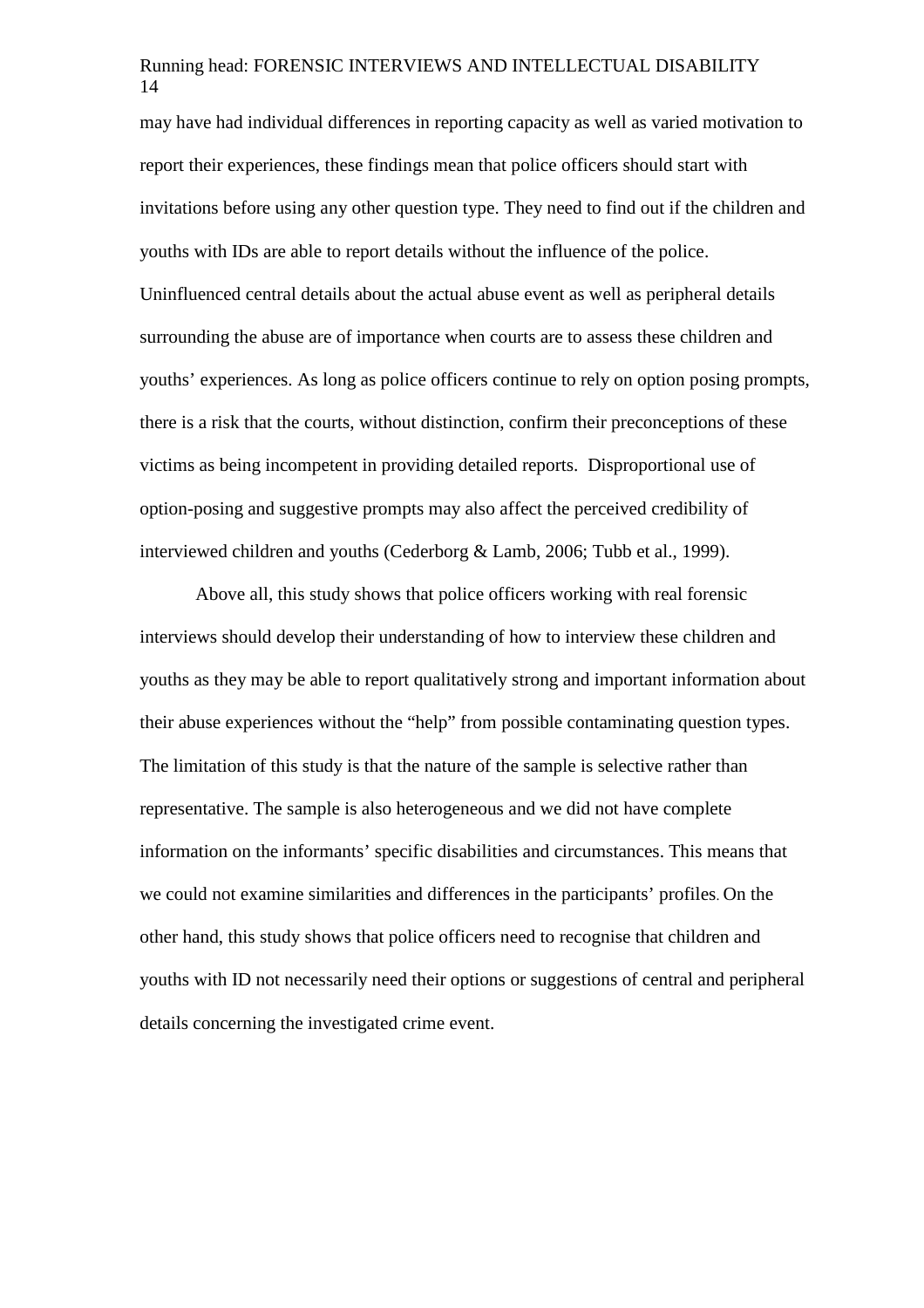#### **References**

- Crosse, S. B., Kaye, E., &Ratnofsky. A.C (1993). *A report on the maltreatment of children with disabilities.* Washington DC: National Centre of Child Abuse and Neglect.
- Cederborg, A-C. & Lamb, M.E. (2006). How does the legal system respond when children with learning difficulties are victimized? *Child Abuse and Neglect,* 30, 5, 451-574.
- Cederborg, A-C. & Lamb, M.E. (2008a). Interviewing alleged victims with intellectual disabilities . *Journal of Intellectual Disability Research*. 52,1, 49-58
- Cederborg, A-C., & Lamb, M. E (2008b). Intensive training of forensic interviewers. In T. I. Richardsson & M. V. Williams (eds.), *Child Abuse and Violence*. New York; Nova Science Publishers.
- Cederborg, A-C., & Gumpert, C. (2009). The challenge of assessing credibility when the alleged victims have intellectual disabilities. *Scandinavian Journal of Disability Research* (in press)
- Cederborg, A-C., Clara, H. Gumpert., & Larsson Abbad, G. (2009). *Att intervjua barn med intellektuella och neuropsykiatriska funktionshinder*. {Interviewing children with intellectual and neuropsychiatric disabilities] Lund: Studentlitteratur.
- Cederborg, A-C., Danielsson, H., La Rooy, D.& Lamb, M. E.(2009). Repetition of contaminating question types when children and youths with intellectual disabilities are interviewed. *Journal of Intellectual Disability Research, 440-449.*
- Davis G. M., Wilson, C., Mitchell R., & Milsom J. (1994). *Videotaping Children's Evidence: An Evaluation*. HMSO, London.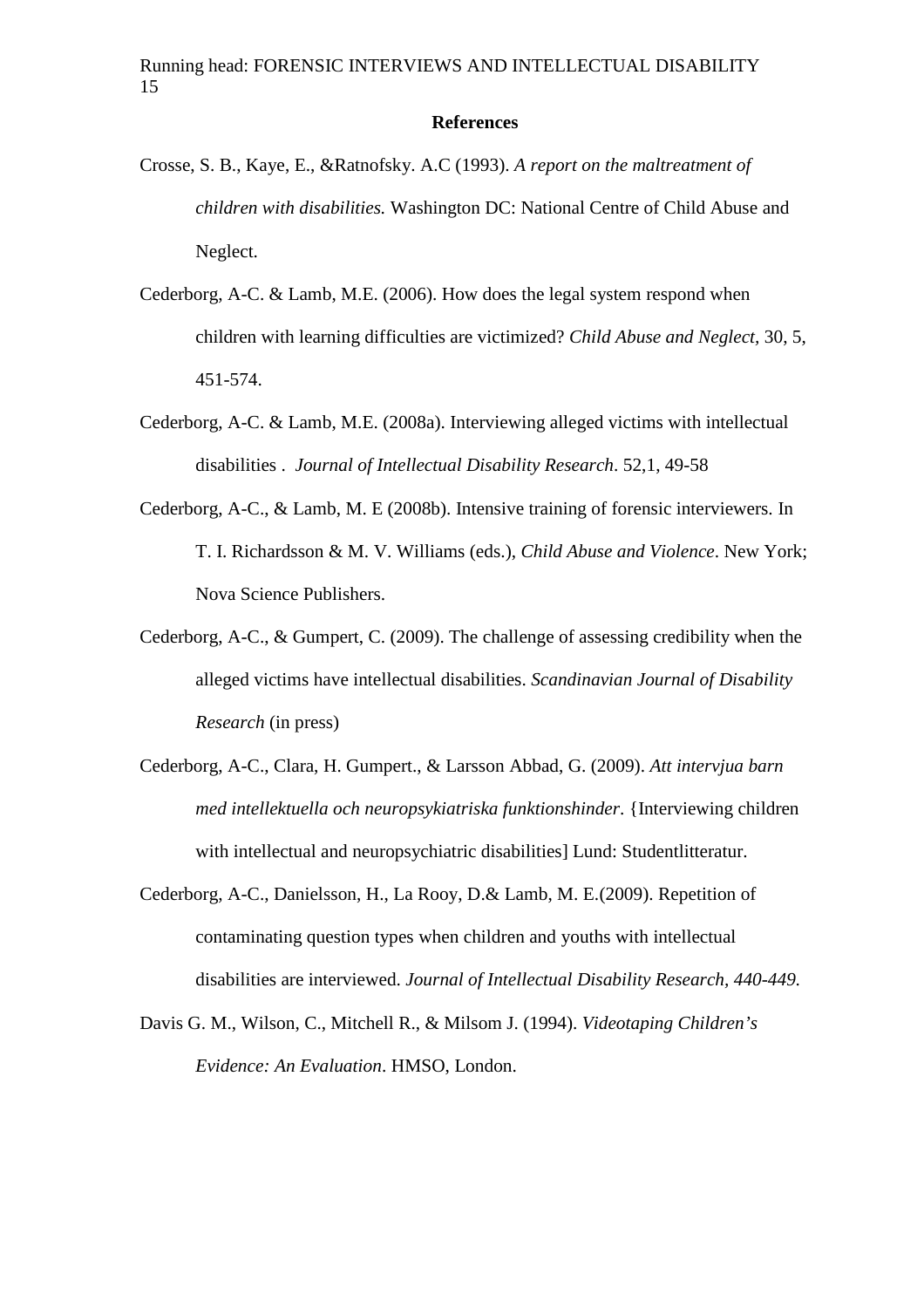- Dent, H. R. (1986). An experimental study of the effectiveness of different techniques of questioning mentally-handicapped child witnesses. *British Journal of Social and Clinical Psychology,* 18, 41-51.
- Fowler, A. E. (1998). Language in mental retardation: Association with and dissociation from general cognition. In J. A. Burack., R. M. Hodapp., & E. Zigler. (eds.), *Handbook of mental retardation and development.* (pp, 290-333). Cambridge: Cambridge University Press.
- Goldman, R. L. ((1994). Children and youths with intellectual disabilities: Targets for sexual abuse. *International Journal of Disability, Development and Education*, 41 (2), 89-102.
- Gordon, B. N. Ornstein, P. A., & Baker-Ward, L. E. (1995). Clinical implications of research in memory development. In T. Ney (ed.), *True and false allegations of child sexual abuse: Assessment and case management* (pp. 99-124. Philadelphia, PA; Brunner/Mazel.
- Gudjonsson, G, H. & Henry, L. (2003). Child and adult witnesses with intellectual disability: The importance of suggestibility. *Legal and Criminological Psychology,* 8, 241-252.
- Henry L.A. & Gudjonsson, G.H.(1999). Eyewitness memory and suggestibility in children with mental retardation. *American Journal on Mental Retardation*, 104, 491-508.
- Henry, L.A., & Gudjonsson, G. H. (2003). Eyewitness memory, suggestibility and repeated recall sessions in children with mild and moderate intellectual disabilities. *Law and Human Behavior,* 27, 5, 481-505.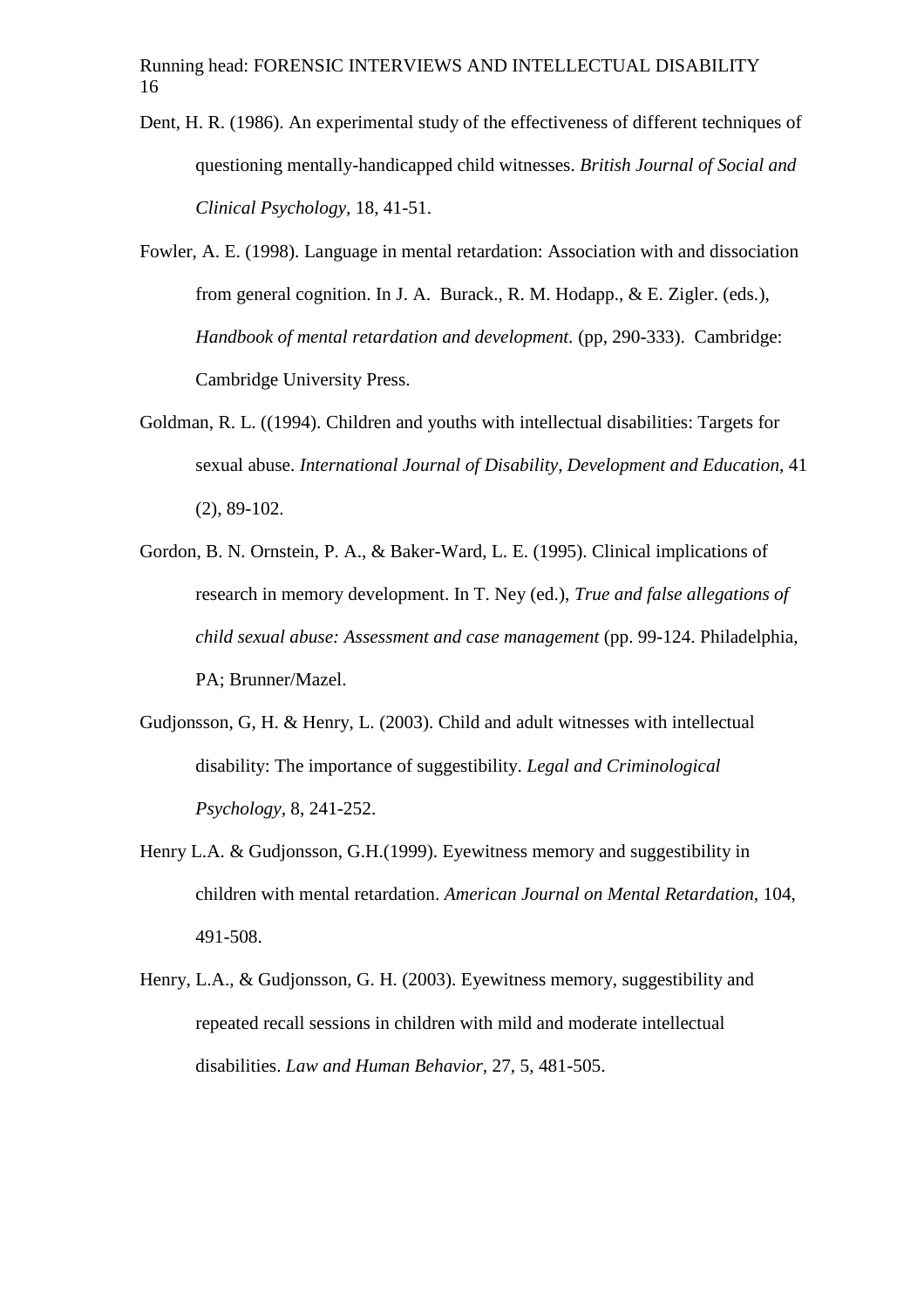- Henry, L. A., & Gudjonsson, G. H. (2007). Individual and developmental differences in eyewitness recall and suggestibility in children with intellectual disabilities. *Applied Cognitive Psychology, 21,* 361-381.
- Hershkowitz, D.,Lamb, M. E. & Horowitz, D. (2007). Victimization of children with disabilities. *American Journal of Orthopsychiatry*, 629-635

Home Office, (2002). *Disabled children and abuse,* NSPCC, UK.

- Iarocci, G. & Burack, J. A. (1998). Understanding the development of attention in persons with mental retardation: Challenging the myths. In J. A. Burack., R. M. Hodapp., & E. Zigler (eds.), *Handbook of mental retardation and development.* (pp, 349-381). Cambridge: Cambridge University Press.
- Jones, D.P.H. (2003). *Communicating with vulnerable children. A guide for practitioners.* Gaskell: London.
- Kebbell, M. R. & Hatton, C. (1999). People with mental retardation as witnesses in court: A review. *Mental retardation*, 37, 179-187.
- Kebbell, M.R., Hatton, C., & Johnson, S.D. (2004). Witnesses with intellectual disabilities in court: What questions are asked and what influence do they have? *Legal and Criminological Psychology*, 9, 23-35.
- Lamb, M. E, Hershkowitz, I., Sternberg, K. J., Esplin, P.W., Hovav, M., Manor, T., & Yudilevitch, L. (1996). Effects of investigative utterance types on Israeli children's responses. *International Journal of Behavioral Development,* 19, 627- 637.
- Lamb, M. E., Sternberg ,K. J., Orbach, Y., Esplin, P. W., Stewart, H., & Mitchell, S. (2003). Age differences in young children's responses to open-ended invitations in the course of forensic interviews. *Journal of Consulting and Clinical Psychology*, 71, 926-934.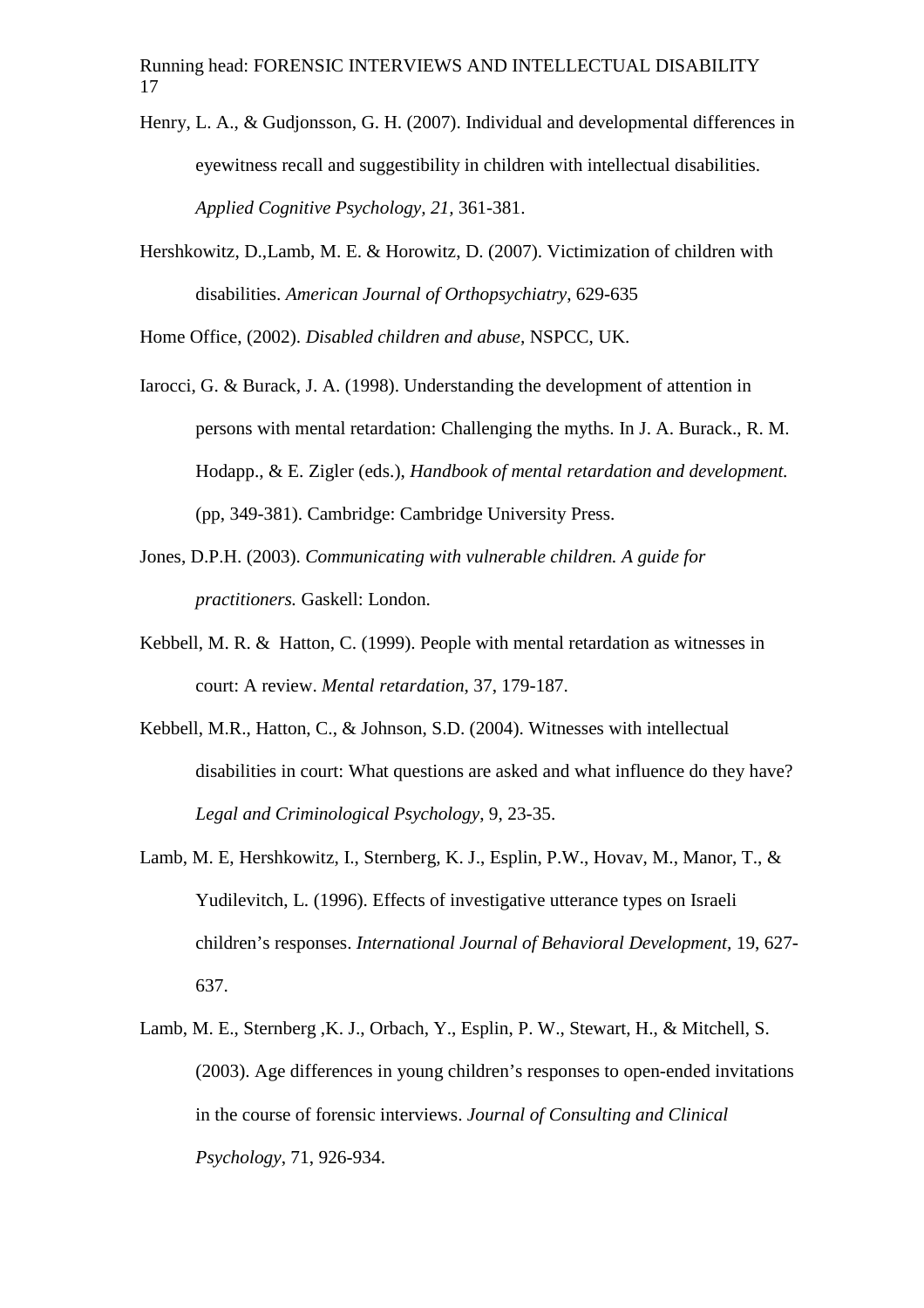- Lamb, M. E., Orbach, Y., Hershkowitz, I., Horowitz, D., & Abbott, C. B. (2007). Does the type of prompt affect the accuracy of information provided by alleged victims of abuse in forensic interviews? *Applied Cognitive Psychology*.
- Lamb, M.E., Hershkowitz, I., Orbach, Y., & Esplin, P.W. (2008). *Tell me what happened: Structured investigative interviews of young victims and witnesses.* Chichester and Hoboken N.J: Wiley
- Milne R. (1999) Interviewing children with learning disabilities. In: *Handbook of the Psychology of Interviewing* (eds A. Memon & R. Bull), pp. 165–80. Wiley, Chichester
- Michel, M. K., Gordon, B. N., Ornstein, P, A., & Simpson, M. A. (2000). The abilities of children with mental retardation to remember personal experiences: Implications for testimony. *Journal of Clinical Child Psychology*, 29, 453-463.
- Orbach, Y.,& Lamb, M. E.(2000). Enhancing children's narratives in investigative interviews. *Child Abuse & Neglect,* 24, 1631-1648.
- Poole, D.A. & Lamb, M.E. (1998). *Investigative interviews of children: A guide for helping professionals.* Washington, DC: American Psychological Association.
- Sternberg, K. J., Lamb, M. E., avis, G. A. & Westcott, H. L. (2001). The Memorandum of Good Practice: Theory versus application. *Child Abuse & Neglect*, 25, 669- 681.
- Sullivan, P. M & Knutsson, J. F. (1998). The association between child maltreatment and disabilities in a hospital-based epidemiological study. *Child Abuse and Neglect*, 22, 271-288
- Sullivan P. M. & Knutson, J. F. (2000). Maltreatment and disabilities: a population-based epidemiological study. *Child Abuse and Neglect, 24*, 1257-1273.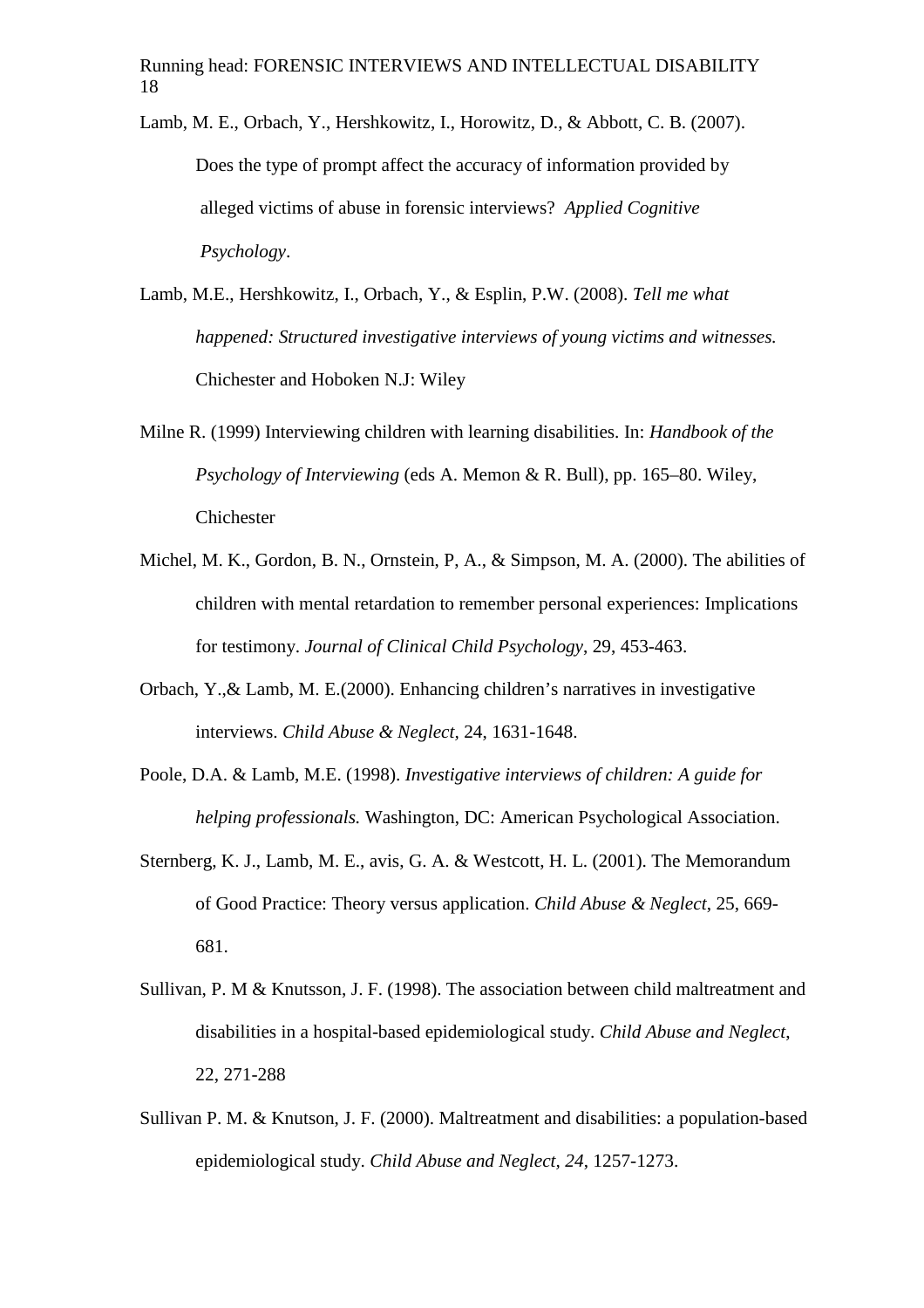- Tubb, V. A., Wood, J. M. & Hosch, H. M. (1999) Effects of suggestive interviewing and indirect evidence on child credibility in a sexual abuse case. *Journal of Applied Social Psychology,* 29, pp 1111-1127.
- Westcott H. L. (1991). The abuse of disabled children: a review of the literature. *Child: Care, Health and Development* **17,** 243–58.
- Westcott H. L. (1993). *Abuse of Children and Adults with Disabilities*. NSPCC, London.
- Westcott, H. L. & Jones, D. P, H. (1999). Annotation: The abuse of disabled children. *Journal of Child Psychology and Psychiatry,* 40, 497-506.
- Zigler, E, (1969). Developmental versus difference theories of mental retardation and the problem of motivation. *American Journal of Mental Deficiency*, 73, 536-556.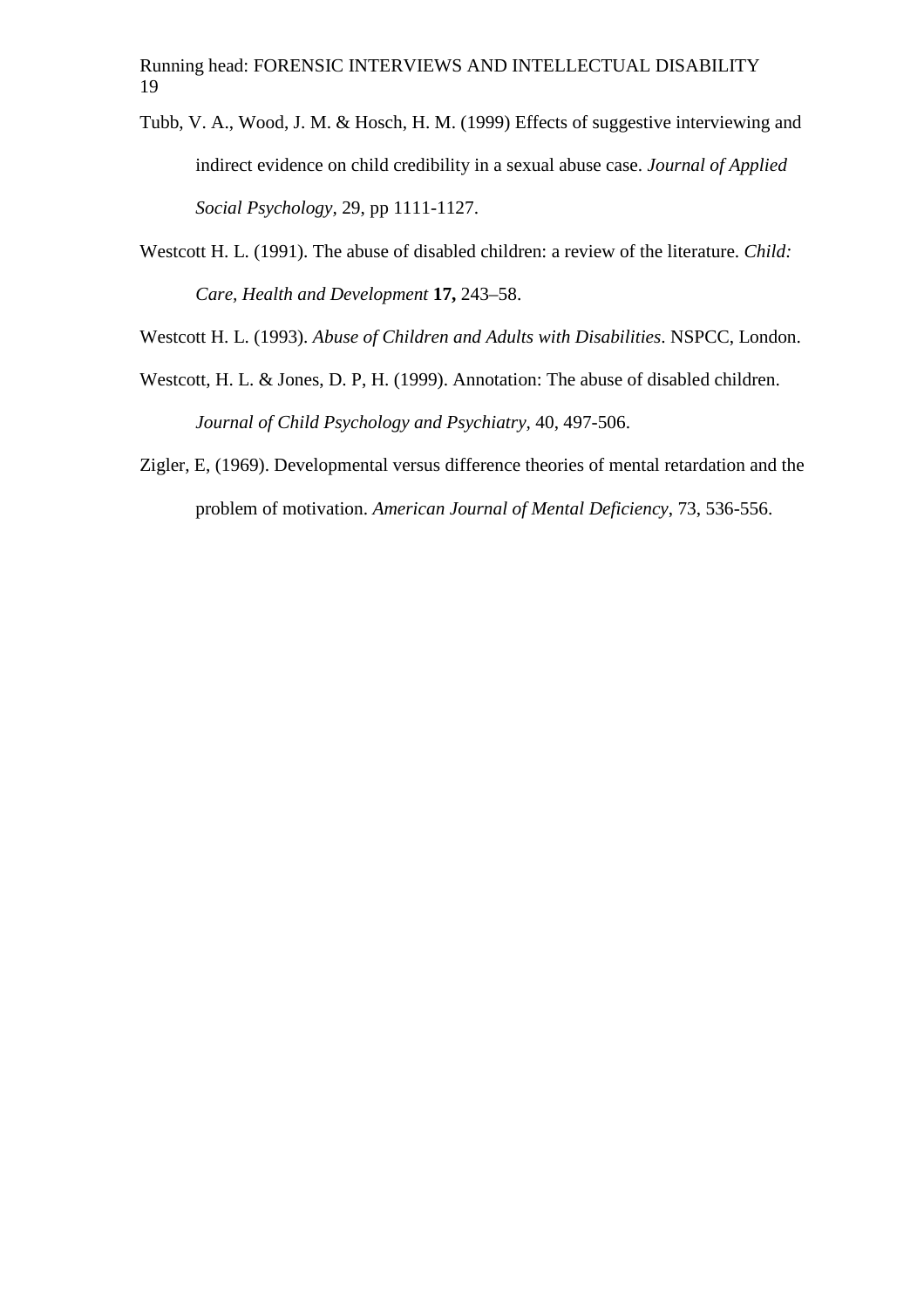\_\_\_\_\_\_\_\_\_\_\_\_\_\_\_\_\_\_\_\_\_\_\_\_\_\_\_\_\_\_\_\_\_\_\_\_\_\_\_\_\_\_\_\_\_\_\_\_\_\_\_\_\_\_\_\_\_\_\_\_\_\_\_\_\_\_

|                            | Type of crime |                | Relationship to perpetrator(s) |                |                |                                        |
|----------------------------|---------------|----------------|--------------------------------|----------------|----------------|----------------------------------------|
| Diagnosis                  | Sexual        | Physical       |                                |                |                | Relative Immediate Familiar Unfamiliar |
|                            | abuse         | abuse          |                                | family         |                |                                        |
| Intellectual disabilities  | 22            |                | 1                              | 7 <sup>†</sup> | 9              | 6                                      |
| Intellectual disabilities/ |               |                |                                |                |                |                                        |
| autism spectrum disorder   | 5             | $\mathfrak{D}$ |                                | 3              | $\overline{4}$ |                                        |
| Autism spectrum disorder   | 3             | 1              |                                | $4 + 1$        |                | 1                                      |
| Total                      | 30            | 3              | 1                              | 14             | 13             | 7                                      |

Table 1 *Summary of the participants' experiences, diagnoses and relationship to suspects* 

There were 32 witnesses and 33 interviews.

† One victim mentioned two immediate family members as perpetrators and so was interviewed twice.

†† One victim mentioned two immediate family members.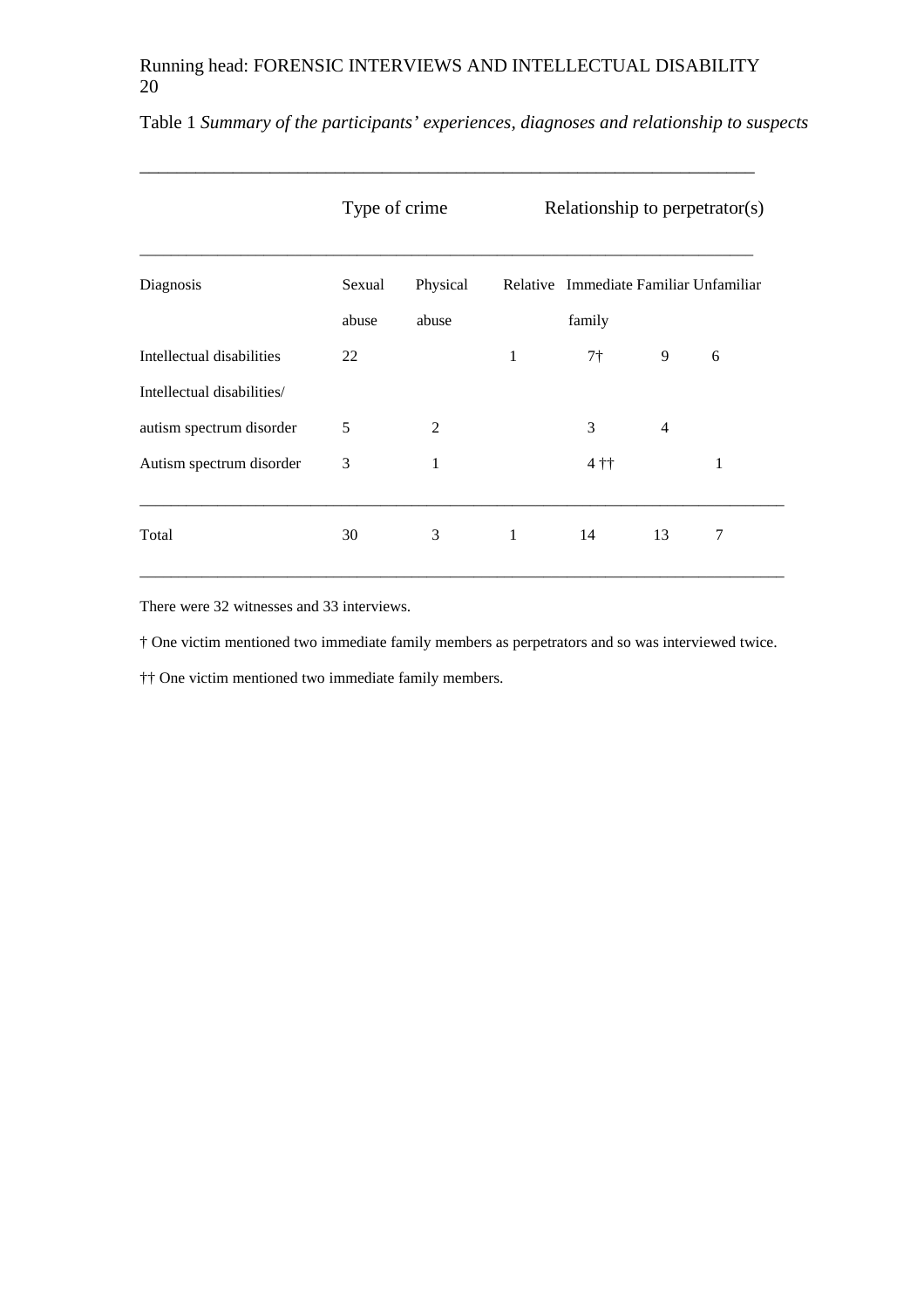|               | Central details |                      |                     | Peripheral details      |                 |                  |  |
|---------------|-----------------|----------------------|---------------------|-------------------------|-----------------|------------------|--|
|               | Crime           | Suspects'<br>actions | Victims'<br>actions | Context                 | Emotions        | Total            |  |
|               | $M(SD, \%)$     | $M(SD, \%)$          | $M(SD, \%)$         | $M(SD, \%)$ $M(SD, \%)$ |                 | $M(SD, \%)$      |  |
|               |                 |                      | Open questions      |                         |                 |                  |  |
| Invitations   | 5.78            | 0.24                 | 0.24                | 5.36                    | 0.81            | 12.45            |  |
|               | $(14.28, 4\%)$  | $(0.56, 0\%)$        | $(0.93, 0\%)$       | $(10.26, 4\%)$          | $(1.50, 0.5\%)$ | $(23.31, 9.5\%)$ |  |
| Directives    | 27.15           | 1.66                 | 1.93                | 21.69                   | 5.75            | 58.21            |  |
|               | $(19.00, 21\%)$ | $(3.02, 1\%)$        | $(2.12, 1\%)$       | $(22.44, 17\%)$         | $(5.17, 4\%)$   | $(41.21, 44\%)$  |  |
|               |                 |                      | Focused questions   |                         |                 |                  |  |
| Option-posing | 27.33           | 2.18                 | 2.39                | 18.42                   | 3.75            | 54.09            |  |
|               | $(16.00, 21\%)$ | $(3.14, 2\%)$        | $(3.62, 2\%)$       | $(14.45, 14\%)$         | $(4.01, 3\%)$   | $(26.71, 41\%)$  |  |
| Suggestive    | 116             | 0.18                 | 0.57                | 2.51                    | 0.63            | 7.42             |  |
|               | $(3.51, 3\%)$   | $(0.52, 0\%)$        | $(0.96, 0\%)$       | $(2.74, 2\%)$           | $(1.45, 0.5\%)$ | $(6.57, 5.5\%)$  |  |
| Total         | 63.78           | 4.27                 | 5.15                | 48.00                   | 10.96           | 132.18           |  |
|               | $(40.18, 49\%$  | $(5.63, 3\%)$        | $(5.35, 4\%)$       | $(34.78, 36\%)$         | $(8.75, 8\%)$   | $(71.53, 100\%)$ |  |

**\_\_\_\_\_\_\_\_\_\_\_\_\_\_\_\_\_\_\_\_\_\_\_\_\_\_\_\_\_\_\_\_\_\_\_\_\_\_\_\_\_\_\_\_\_\_\_\_\_\_\_\_\_\_\_\_\_\_\_\_\_\_\_\_\_\_\_\_\_\_\_\_\_\_\_\_\_\_\_\_\_\_\_\_\_\_\_\_\_\_\_\_\_\_\_\_\_\_\_\_** 

**\_\_\_\_\_\_\_\_\_\_\_\_\_\_\_\_\_\_\_\_\_\_\_\_\_\_\_\_\_\_\_\_\_\_\_\_\_\_\_\_\_\_\_\_\_\_\_\_\_\_\_\_\_\_\_\_\_\_\_\_\_\_\_\_\_\_\_\_\_\_\_\_\_\_\_\_\_\_\_\_\_\_\_\_\_\_\_\_\_\_\_\_\_\_\_\_\_\_\_\_** 

Table 2. Mean number of central and peripheral details as a function of question type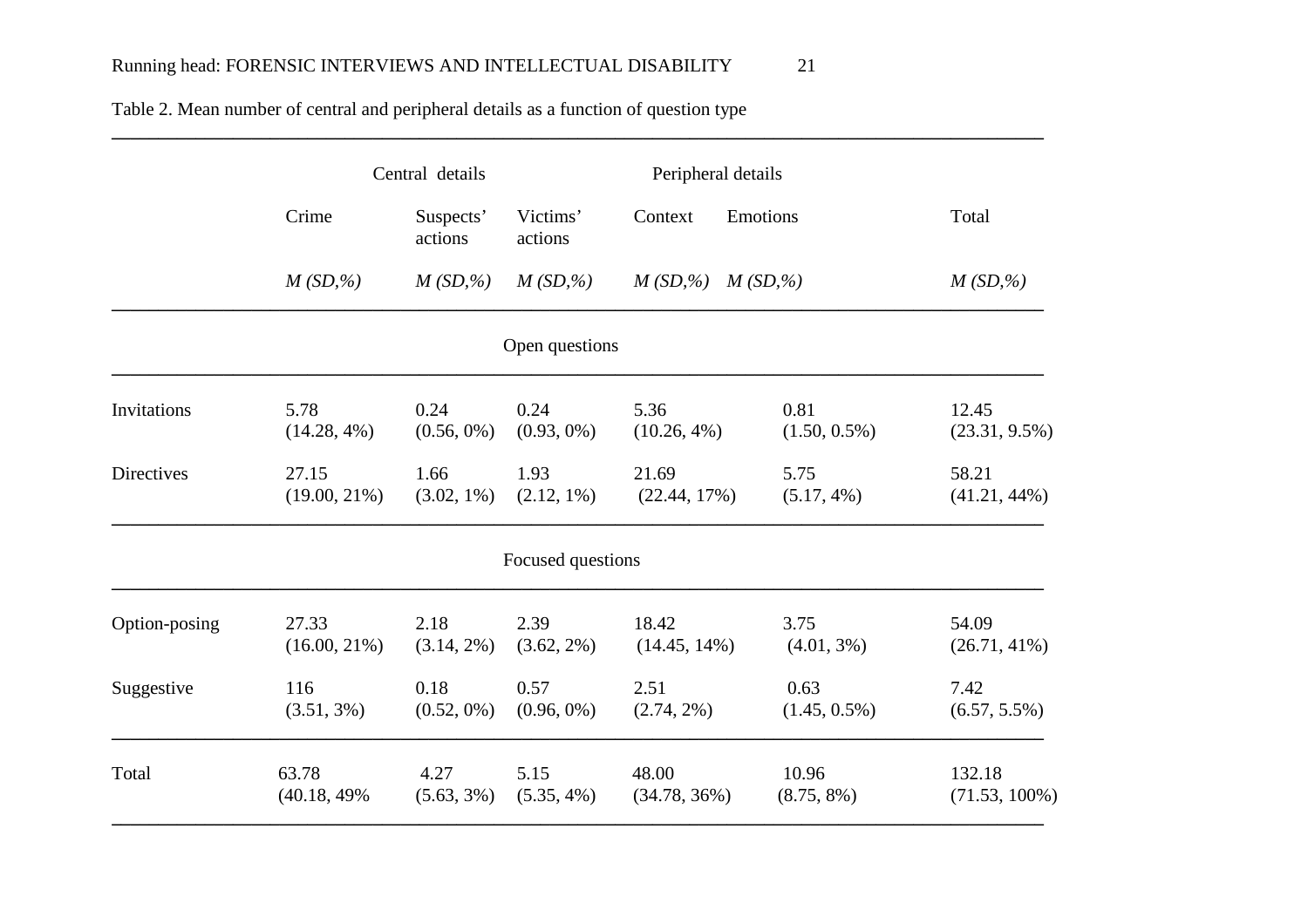| Details    | Open questions<br><b>Invitations Directives</b> | Focused questions<br>Option-posing Suggestive |
|------------|-------------------------------------------------|-----------------------------------------------|
| Central    | $0.95(1.27)$ $0.60(0.38)$                       | $0.64(0.39)$ $0.52(.049)$                     |
| Peripheral | $1.30(3.40)$ 0.60 (0.55)                        | $0.52(0.72)$ 0.44 (0.46)                      |

\_\_\_\_\_\_\_\_\_\_\_\_\_\_\_\_\_\_\_\_\_\_\_\_\_\_\_\_\_\_\_\_\_\_\_\_\_\_\_\_\_\_\_\_\_\_\_\_\_\_\_\_\_\_\_\_\_\_\_\_\_\_\_\_\_\_\_\_\_\_\_\_\_\_\_

Table 3. Mean number of details (and SD) elicited per question type